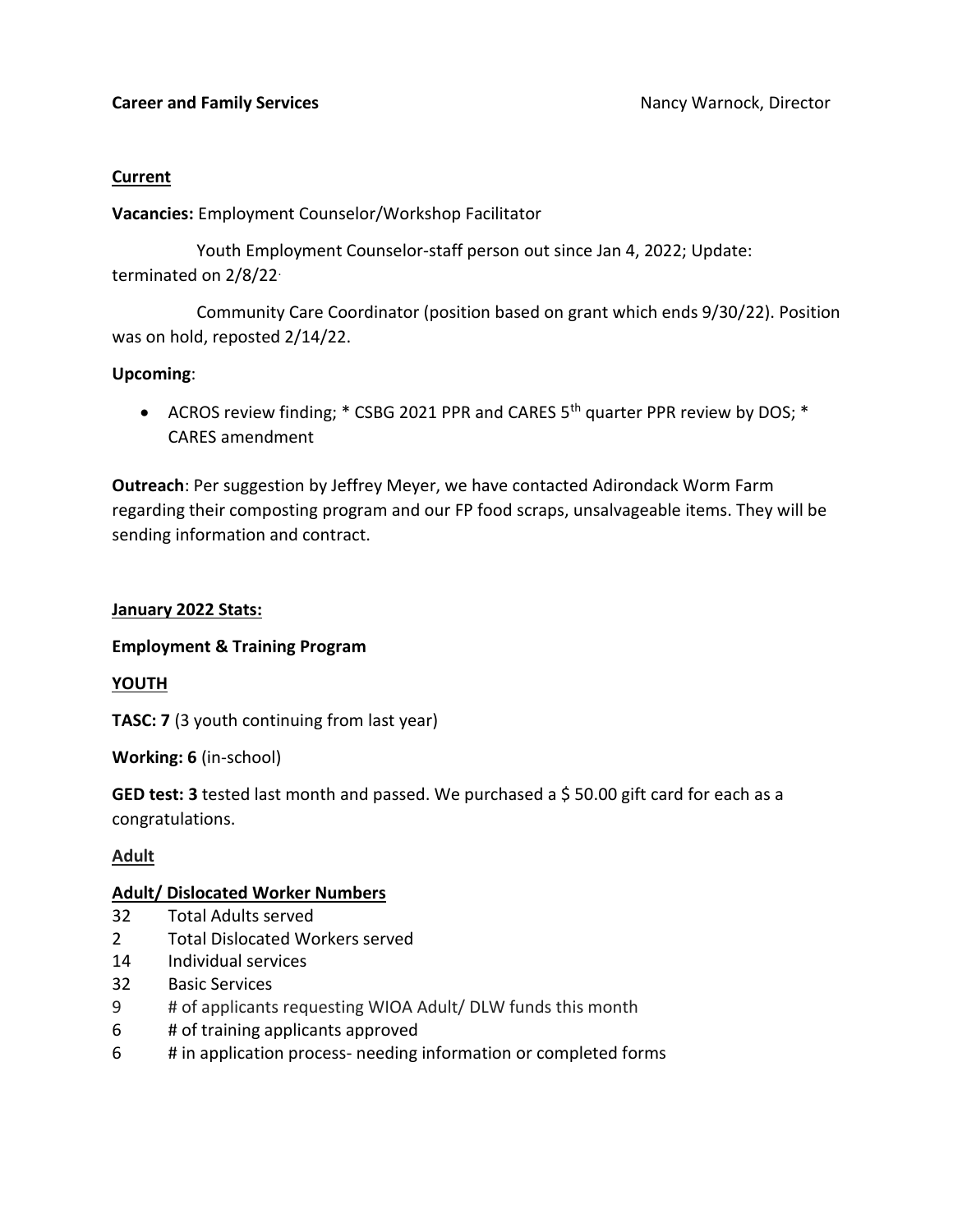- 1 # denied- reason: Jacob Winchell- he had funding through Warren County for Welding and certifications at the cost of \$2,397 and he just finished the program in December 2020.
- 22 # of on-going (training not completed)
- 1 # completed training
- 1 # quit training
- 1 # received certifications this month (Welding)
- 3 # received CDL-A class licenses
- 2 # received job offers
- 6 new applications
- 205 # of Potential Exiter letters sent out this month re: reemployment services

**Local Businesses**: assisted 3 with employee searches due to vacancies

**SSI/SSD: 0-**referra**ls, 0-**approvals; **22-**pending cases**; 8-**SSI denials

**Workshops**: **41** attendees for Job Application Workshop**; 5**-Employment Skills

# **Fee-for-Service Programs**

**Clean & Tune program: 0 -**this month; **9** total *(Clean & Tune assists Home Energy Assistance Program (HEAP) eligible homeowners with the cost of cleaning primary heating equipment (chimney cleaning, minor repairs, installation of carbon monoxide detectors or programmable thermostats)* 

# **CSBG/CARES Grants/Services**

**Food Pantry**: **184** persons served; **86**-adults, **79-**children. **11-**seniors; **52-**households; **8**-new households; **16**-deliveries

**LEAP served: 33** households @ 75%-125% poverty level; -**5** households @ 126%-175% poverty level**; 1**-households @ 176%-200% poverty level; **13**-households income unknown

**40**-households received receiving CARES products; **16-**deliveries

**2**- other deliveries (DSS and HS)

**Market 32:** -831 lbs. donated (397 lbs salvageable); 67.5lbs and other products from Comfort Foods

**Other Donations**: Comfort Foods: food products (\$ 536 value); WSWHE HSE donated dry food (\$35 value); Hannaford donated 50 hats, mittens scarves (\$ 150 value); a private donor made & donated 8 reusable grocery bags

**Coat Distribution**: **4**

**Volunteers**: **10 hrs.**